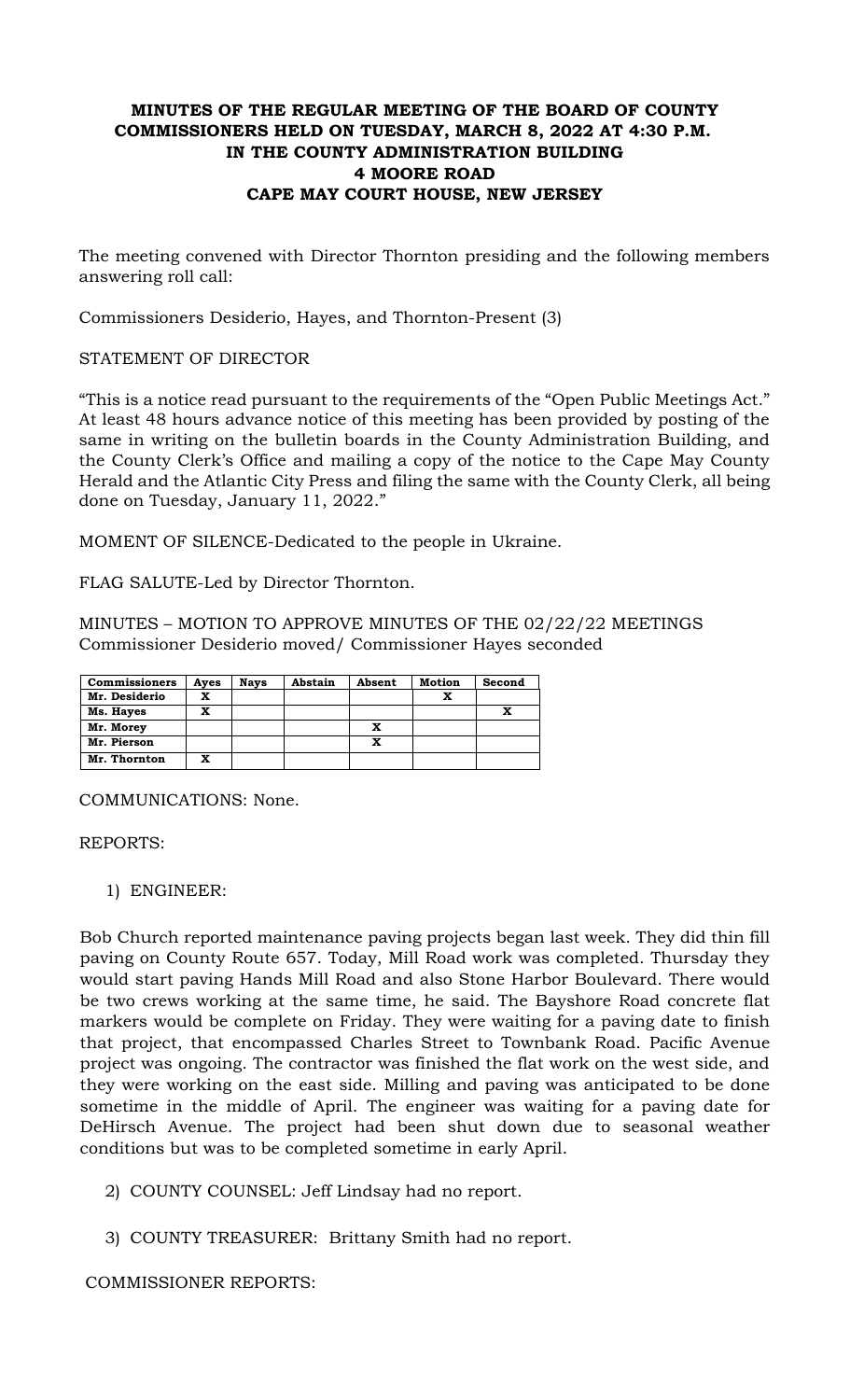## MINUTES OF A REGULAR MEETING HELD MARCH 8, 2022 (CONTINUED)

1) COMMISSIONER HAYES: Ms. Hayes informed her colleagues of her attendance at the 17th Annual Women in Business Conference at Flanders in Ocean City last week. She participated in a panel; resiliency was discussed. It was a sell out event she said. Vicki Clarke, President of the CMC Chamber announced her future retirement.

The commissioner attended the League of Municipality dinner. Senator Testa, Assemblyman Simonsen and McClellan gave an update on State affairs. Mayor William Pikolycky of Woodbine was recognized on becoming the new President of the NJ State League.

She attended the fundraiser for the Under the Bridge Rowing Club, located at the 34th Street Bridge in Ocean City. The space was being shared with the Ocean City Crew Team. A ribbon cutting would be held in April. It was long overdue because of COVID-19.

The Park & Zoo opened enrollment for this years' Zoo Camp. It opened at 8:30 a.m. and was closed by 8:35 a.m. Two hundred and fifty kids enrolled in the camp. There was now a waiting list of over 280 kids.

She reminded that March was "Women's History Month". She encouraged everyone to reach out by doing some reading on a woman who has made a difference in history. Commissioner Hayes named Alice Paul and noted some of her accomplishments.

- 2) COMMISSIONER DESIDERIO: No report.
- 3) COMMISSIONER THORNTON: Director Thornton had a conference call with Ronnie Town and the President of Atlantic City Electric. They were always very supportive of the County's needs, he said.

He and Commissioner Hayes participated in the Board of School Estimate for A.C.C.C.

# **RESOLUTIONS:**

# **INTRODUCED BY MR. DESIDERIO, SECONDED BY MS. HAYES**

- 124-22 Resolution transferring funds 2021 Budget. (This Resolution authorizes the transfer of funds from one department to another department.)
- 125-22 Resolution reappointing Christopher Penza to the Cape May County Construction Board of Appeals. (This Resolution authorizes the reappointment of Christopher Penza to the Construction Board of Appeals.)
- 126-22 Resolution designating officers to the Cape May County Construction Board of Appeals for 2022. (This Resolution names Cornelius Byrne, Jr. as Chairperson, Michael Morano as Vice-Chairperson and Chris Penza as Secretary to the Cape May County Construction Board of Appeals for 2022, pursuant to state statute requiring this to be done annually.)
- 127-22 Resolution appointing certain County employees to their permanent position in their respective offices. (Purchasing) (This Resolution is appointing County employees to a permanent title from the New Jersey Civil Service Commission based upon a qualifying action*.*)
- 128-22 Resolution adding New Classification for County Employees. (This Resolution establishes the use of additional NJCSC titles, and their salary ranges for County employees by amending Resolution No. 5117-78.)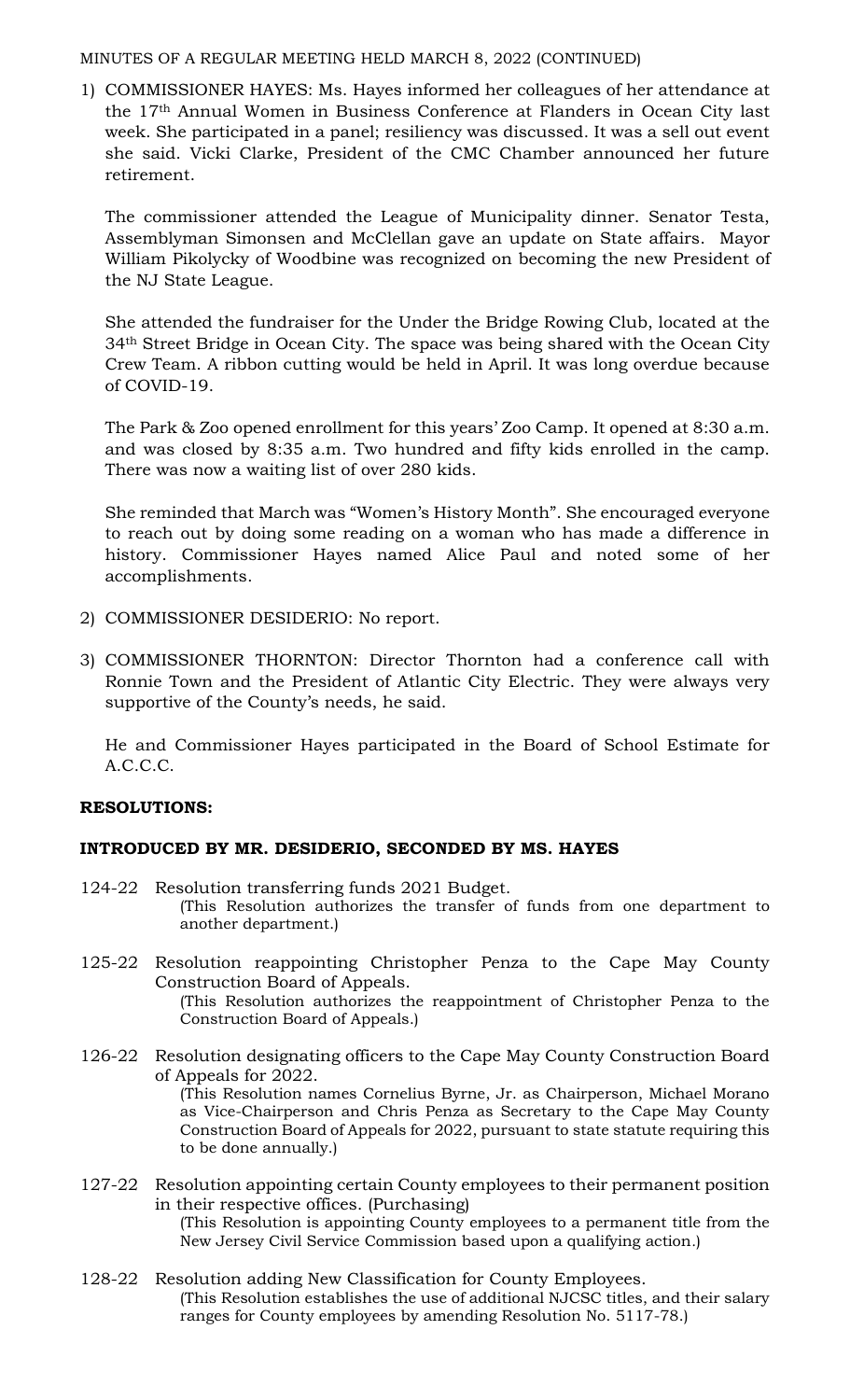#### MINUTES OF A REGULAR MEETING HELD MARCH 8, 2022 (CONTINUED)

- 129-22 Resolution amending Resolution No. 836-21 to provide for the bi-weekly salaries of officers and employees. (This Resolution amends Resolution No. 836-21 changing the date of the last pay of the year 2022 from December 22, 2022 to December 23, 2022.)
- 130-22 Resolution authorizing application to New Jersey Department of Law and Public Safety, Division of Criminal Justice for SFY22 Law Enforcement Officers Training and Equipment Fund Allocation No. LEOTEF-04-22 for the period of July 1, 2021 through June 30, 2022 in the amount of \$24,605.00. (This Resolution authorizes application for funding in the amount of \$24,605.00 through the Law Enforcement Officers Training and Equipment Fund to be used for equipment and instructional resources.)
- 131-22 Resolution awarding Contract No. C2-38 to A.C. Schultes, Inc. for planned routine maintenance, inspection, reporting and as needed parts and repairs for effluent & storm water pump stations.

(This Resolution awards Contract No. C2-38 to A.C. Schultes, Inc. for planned routine maintenance, inspection, reporting and as needed parts & repairs for effluent & storm water pump stations for a term of one year commencing March 27, 2022, with two (2) one-year options.)

132-22 Resolution authorizing renewal of Flood Insurance Coverage with American Bankers Insurance Company of Florida in the amount of \$2,111.00 for property located at 4800 Central Avenue, Sea Isle City, New Jersey.

133-22 Resolution authorizing renewal with Travelers Indemnity Company for 2022 Commercial Liability Insurance Policies in the total amount of \$1,476,538.00.

> (This Resolution authorizes renewal of the 2022 Commercial Liability Insurance Policies for the term of 01/01/2022 through 01/01/2023.)

134-22 Resolution supporting the Sovereign Democracy of Ukraine and urging the European Union and United States to assure safe passage for the Ukrainian people from Ukraine.

> (This Resolution advocates for an independent and democratic Ukraine, supports the provision of military equipment to Ukraine enabling defense against Russian military action including that perpetuated against civilians, and urges the United States and global community to establish safe evacuation corridors for the Ukrainian people.)

- 135-22 Resolution granting and amending various Leaves of Absence to County Employees. (This Resolution authorizes County Employees to be placed on a Leave of Absence in accordance with the County Leave of Absence Policy and the Family Medical Leave Act (FMLA).)
- 136-22 Resolution authorizing payment to TDC Specialty Insurance Company for Professional Liability claim expenses in the amount of \$162.50. (This Resolution authorizes a payment to TDC Insurance Company, Deductible Billing Department for a claim expense in the amount of \$162.50.)
- 137-22 Resolution authorizing 2022 Aerial Dispensing Operations by the Cape May County Department of Mosquito Control. (This Resolution authorizes aerial dispensing for control of mosquito populations.)
- 138-22 Resolution awarding Contract No. C2-36 to Coalition Against Rape & Abuse, Inc. to provide Domestic Violence Shelter, Counseling and Education Program for Cape May County residents in the amount of \$74,335.00. (This Resolution awards Contract No. C2-36 to Coalition Against Rape & Abuse, Inc. to provide domestic shelter, counseling, and education program for Cape May County residents in the amount of \$74,335.00 for a term of one (1) year commencing on January 1, 2022, with four (4) additional one-year options.)

<sup>(</sup>This Resolution renews Flood Insurance Policy #8705140643 for the term of March 30, 2022 through March 30, 2023.)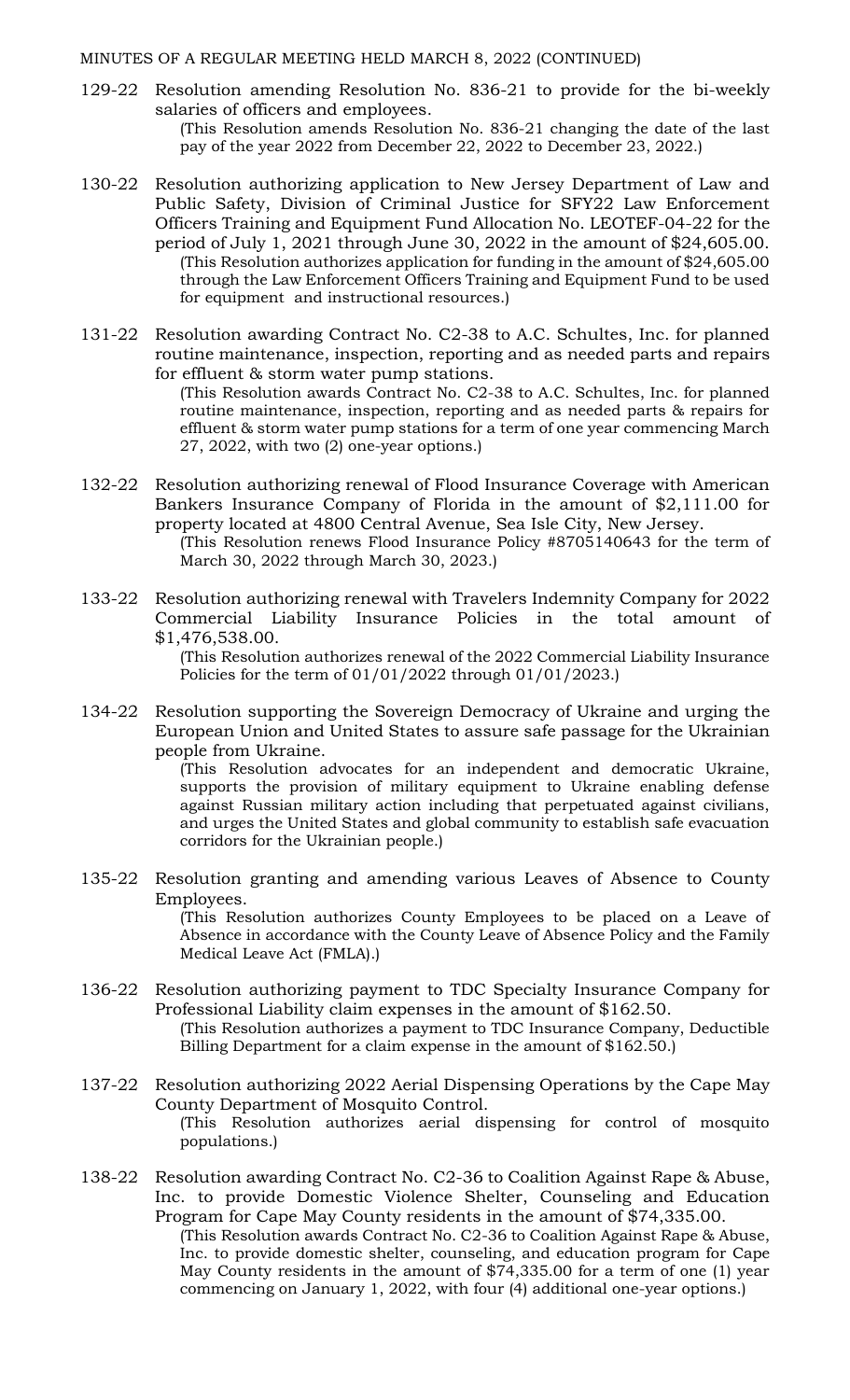MINUTES OF A REGULAR MEETING HELD MARCH 8, 2022 (CONTINUED)

139-22 Resolution awarding Contract No. C2-31 to EClincalWorks, LLC for software, maintenance and support for Public Health Clinical Management Information System for the Department of Health.

(This Resolution awards Contract No. C2-31 to EClinicalWorks, LLC to provide software maintenance and support for the Public Health Clinical Management Information System for the Department of Health for a term of two (2) years commencing on March 9, 2022, with three (3) additional one-year options.)

140-22 Resolution authorizing Letter of Understanding with Gateway Community Action Partnership for the WIC Nutrition Program for 2022.

(This Resolution authorizes the provision of supportive services for at-risk women, infants and children, along with access to health care and nutrition education administered by the County Health Department effective 1/01/22 through 12/31/22.)

| <b>Commissioners</b> | Ayes | <b>Nays</b> | Abstain | Absent | <b>Motion</b> | Second |
|----------------------|------|-------------|---------|--------|---------------|--------|
| Mr. Desiderio        | x    |             |         |        |               |        |
| Ms. Hayes            | x    |             |         |        |               |        |
| Mr. Morey            |      |             |         | x      |               |        |
| Mr. Pierson          |      |             |         | x      |               |        |
| Mr. Thornton         | x    |             |         |        |               |        |

# **INTRODUCED BY MS. HAYES, SECONDED BY MR. DESIDERIO**

- 141-22 Resolution applying to New Jersey Department of Human Services for State Health Insurance Program Grant (No. DOAS22SHF007) for the period April 1, 2022 to March 31, 2023 in the amount of \$37,000.00.
	- (This Resolution authorizes an application for the period 04/01/22 through 03/31/23 to support community-based State Health Insurance Program services offered to Cape May County residents through the Cape May County Division of Aging and Disability Services.)
- 142-22 Resolution awarding Contract No. C2-43 to Vann Dodge Chrysler, LLC to furnish and deliver one (1) new 2022 Jeep Wrangler Unlimited right-hand drive for the Mosquito Control Department.

(This Resolution awards Contract No. C2-43 to Vann Dodge Chrysler, LLC to furnish and deliver one (1) new 2022 Jeep Wrangler Unlimited right-hand drive to the Mosquito Control Department in the amount of \$48,190.00.)

143-22 Resolution authorizing the Promising Path to Success 2.0 Grant Application for the period October 1, 2021 to September 29, 2022 in the amount of \$10,000.00.

(This Resolution authorizes an application for the Promising Path to Success 2.0 Grant in the amount of \$10,000.00 to be submitted to the NJ Department of Children and Families, Children System of Care.)

144-22 Resolution supplementing the 2022 Salary Resolution and approving appointments and salaries.

(This Resolution authorizes the hiring of new County employees, temporary assignment pay, salary changes or corrections, title changes and promotions of County employees when applicable.)

145-22 Resolution authorizing the Board to hold a meeting excluding the public on March 8, 2022 at 3:30 p.m. or as soon thereafter as possible or as practicable.

Matters falling within attorney-client privilege, pursuant to N.J.S.A. 10:4- $12(b)(7)$  and pending litigation, pursuant to N.J.S.A. 10:4-12(b)(7).

- (This Resolution authorizes the Board of County Commissioners to conduct a meeting excluding the public at the stated time in accordance with the Open Public Meetings Act, N.J.S.A. 10:4-1, et seq.)
- 146-22 Resolution authorizing Application and Indemnification Agreement with Lower Township Recreation Department to use County Park South for youth soccer practices and games.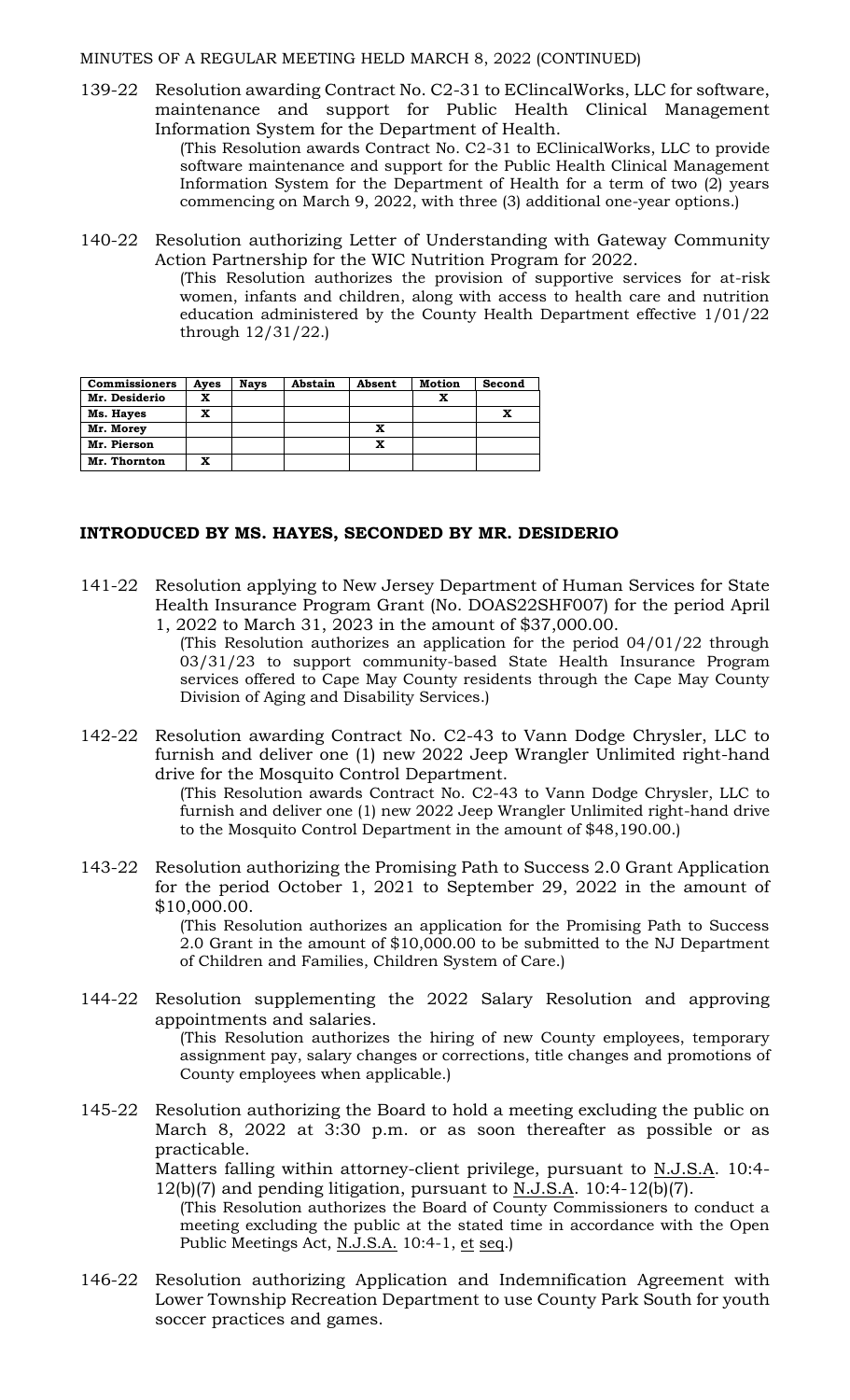(This Resolution permits Lower Township Recreation Department to use County Park South for youth soccer practices and games.)

147-22 Resolution authorizing Application and Indemnification Agreement with Sturdy Savings Bank to hold a 5K Run/1 Mile Fun Walk at the County Park on Sunday, April 24, 2022.

> (This Resolution permits Sturdy Savings Bank to hold a 5K Run, "Run WILD for the Cape May County Zoo" at County Park Central in Cape May Court House.)

- 148-22 Resolution authorizing execution of a Sales Order Agreement with Election Systems & Software for purchase of Voting machines. (This Resolution authorizes a Sales Order Agreement with Election Systems & Software for purchase of an additional 150 Voting machines.)
- 149-22 Resolution approving contract documents for  $21^{st}$  Street and  $25^{th}$  Street Bridges over Avalon Canal Scour Erosion Damage and Substructure Repairs and authorizing the Clerk of the Board to advertise for bids for same. (This Resolution approves contract documents and authorizes advertisement.)
- 150-22 Resolution authorizing an Indemnification Agreement with Cape May Running Co. for its Polar Plunge 5K on Saturday, March 19, 2022. (This Resolution gives permission to Cape May Running Co. to close portions of a County road for a 5K.)
- 151-22 Resolution approving contract documents for Dennisville-Petersburg Road (CR610) Improvements, Township of Dennis and authorizing the Clerk of the Board to advertise for bids for same.

(This Resolution approves contract documents and authorizes advertisement.)

152-22 Resolution approving Modification No. 1-Final in the amount of \$10,185.91 to Colliers Engineering & Design for Professional Construction Engineering Services for Avalon Boulevard (CR601) over Ingram's Thorofare Bridge Deck Reconstruction, Township of Middle.

> (This Resolution increases the ceiling amount for additional work to be performed by Colliers Engineering & Design under their professional construction engineering services agreement for Avalon Boulevard (CR601) over Ingram's Thorofare Bridge Deck Reconstruction.)

153-22 Resolution authorizing application for Road Opening Permit to P & A Construction, Inc. for Bayshore Road (CR603), Townships of Lower and Middle.

> (This Resolution authorizes P & A Construction, Inc. to install a new water main on Bayshore Road (CR603) for Lower Township MUA. Work will be completed promptly.)

154-22 Resolution authorizing application for Road Opening Permit to P & A Construction, Inc. for Norbury's Landing Road (CR642), Township of Middle.

(This Resolution authorizes P & A Construction, Inc. to install a new water main on Norbury's Landing Road (CR603) for Lower Township MUA. Work will be completed promptly.)

155-22 Resolution accepting proposal of Gibson Associates, P.A. not exceeding the amount of \$135,250.00 to provide Professional Construction Testing Inspection Services for 2021 Maintenance Paving on various County Roads. (This Resolution accepts the proposal of Gibson Associates, P.A. not exceeding the amount of \$135,250.00 for professional construction testing inspection services associated with the 2021 Maintenance Paving on various County Roads project. Gibson Associates, P.A. is one of the consultants in the professional construction engineering pool of consultants established by the Fair and Open Process.)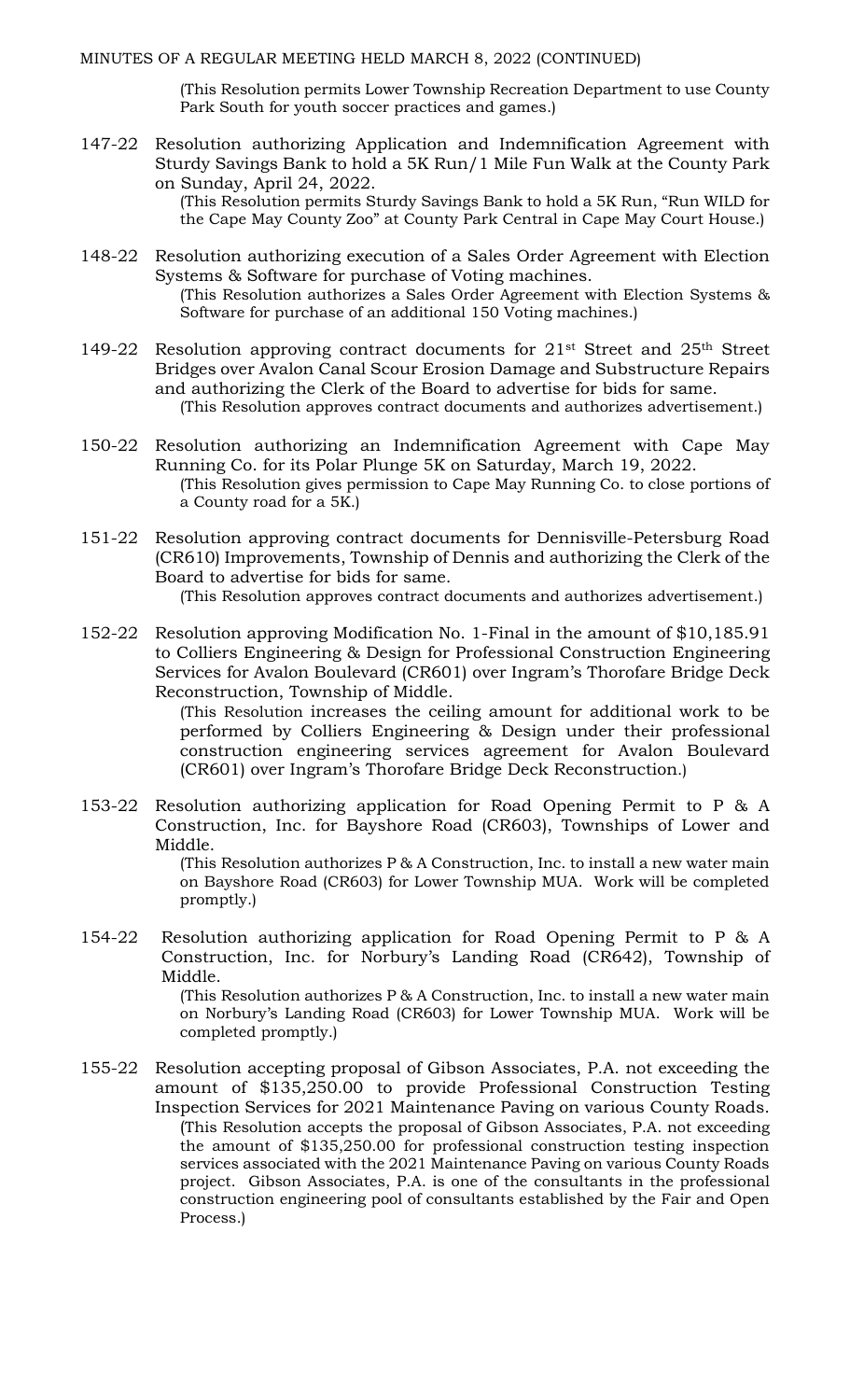156-22 Resolution authorizing an Indemnification Agreement with Somerset Wheelman to conduct the Cape May Time Trials on Court House – South Dennis Road (CR657) on April 10, 2022.

> (This Resolution grants permission for an organization to conduct USA Cycling sanctioned time trials on a County road.)

157-22 Resolution authorizing acquisition of interest in real estate known as Block 99.02 Lot 117 in the Township of Middle for use in connection with County Road System.

> (This Resolution authorizes the acquisition by the County of Cape May of .825 acre portions of County Road No. 657 pursuant to the County Planning Act, N.J.S.A. 40:27-1, et seq.)

158-22 Resolution awarding Contract No. C2-45 to Burns Construction Consulting, LLC, to provide Owner's Representative Services for Cape May City Library at the Historic Franklin Street School.

(This Resolution awards Contract No. C2-45 to Burns Construction Consulting, LLC, to provide Owner's Representative Services for the Cape May City Library at the Historic Franklin Street School in an amount not to exceed \$599,790.00, commencing March 9, 2022 and expiring upon project completion.)

| <b>Commissioners</b> | Aves | <b>Nays</b> | Abstain | Absent | <b>Motion</b> | Second |
|----------------------|------|-------------|---------|--------|---------------|--------|
| Mr. Desiderio        | x    |             |         |        |               | x      |
| Ms. Hayes            | x    |             |         |        |               |        |
| Mr. Morey            |      |             |         | x      |               |        |
| Mr. Pierson          |      |             |         | x      |               |        |
| Mr. Thornton         |      |             |         |        |               |        |

# MOTION TO PAY BILLS:

Commissioner Desiderio moved/ Commissioner Hayes seconded

| <b>Commissioners</b> | Ayes | <b>Nays</b> | Abstain | Absent | <b>Motion</b> | Second |
|----------------------|------|-------------|---------|--------|---------------|--------|
| Mr. Desiderio        | x    |             |         |        |               |        |
| Ms. Hayes            | x    |             |         |        |               |        |
| Mr. Morey            |      |             |         |        |               |        |
| Mr. Pierson          |      |             |         |        |               |        |
| Mr. Thornton         | x    |             |         |        |               |        |

## PUBLIC COMMENTS: None.

ADJOURN: 4:48 P.M.

| <b>Commissioners</b> | Ayes | <b>Nays</b> | Abstain | Absent | Motion | Second |
|----------------------|------|-------------|---------|--------|--------|--------|
| Mr. Desiderio        | x    |             |         |        | x      |        |
| Ms. Hayes            | x    |             |         |        |        |        |
| Mr. Morey            |      |             |         | x      |        |        |
| Mr. Pierson          |      |             |         | x      |        |        |
| Mr. Thornton         | x    |             |         |        |        |        |

## APPROVED

DIRECTOR

\_\_\_\_\_\_\_\_\_\_\_\_\_\_\_\_\_\_\_\_\_\_\_\_\_\_\_\_\_\_\_\_\_\_\_\_